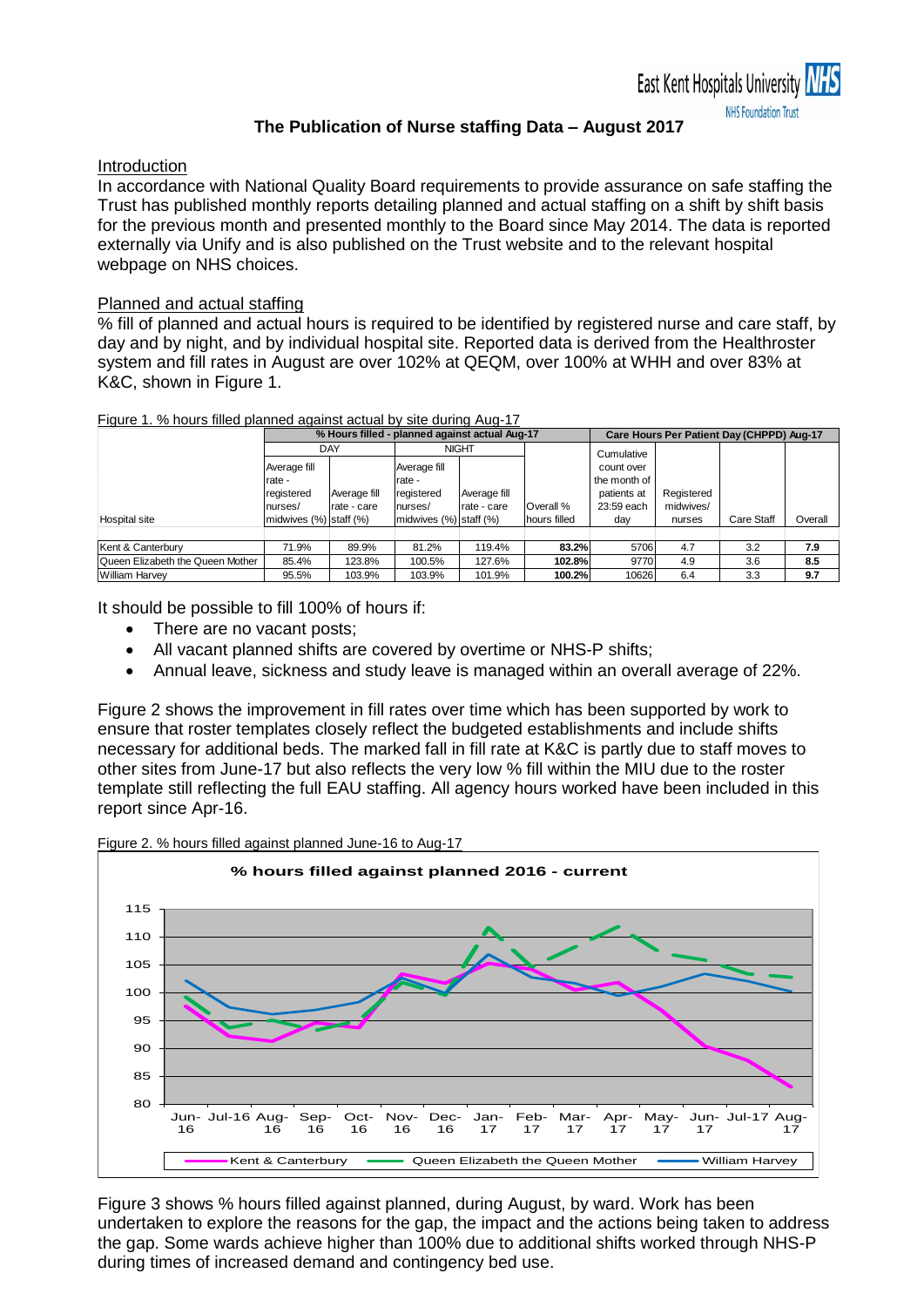No national RAG rating tolerances have been determined, but wards achieving under 80% have been RAG rated Red, in Figure 3. The main root cause of <80% fill rates are provided and detail on annual leave, sickness and parenting rates by ward. The RAG rating for these elements are provided below. Detail on key quality indicators are included by ward within the heat map report.

| Annual Leave <11.0% |         |
|---------------------|---------|
|                     | >17.0%  |
| Sickness            | >2.5%   |
| Parenting           | $-3.0%$ |

#### Figure 3. % hours filled against planned and CHPPD by ward during Aug-17

| <b>Sickness</b><br>A/L<br>Parenting<br>Cumulative<br>Average fill<br>count over<br>Unregistered<br>Unregistered<br>Unregistered<br>Average fill<br>rate<br>Registered<br>Registered<br>Registered<br>Registered<br>the month of<br>Care<br>registered<br>rate<br>midwives/<br>Overall<br>Staff<br>patients at<br>registered<br>Average fill<br>nurses/<br>Average fill<br>nurses<br>23:59 each<br>midwives<br>nurses/<br>rate - care<br>rate - care<br>day<br>staff (%)<br>(%)<br>staff (%)<br>ucltc<br>midwives (%)<br>WH Cambridge J2 Ward<br>7.50%<br>96%<br>94%<br>91%<br>17.20%<br>20.90%<br>4.00%<br>0.00%<br>0.00%<br>788<br>6.9<br>3.2<br>10.1<br>75%<br>95%<br>103%<br>106%<br>18.40%<br>16.60%<br>5.20%<br>11.10%<br>0.00%<br>0.00%<br>WH Cambridge K Ward<br>104%<br>711<br>3.5<br>4.6<br>8.1<br>98%<br>105%<br>97%<br>112%<br>19.70%<br>19.40%<br>7.10%<br>12.30%<br>3.10%<br>5.80%<br>WH Cambridge M2 Ward<br>554<br>3.5<br>2.5<br>6.0<br>102%<br>101%<br>16.90%<br>3.70%<br>0.00%<br>0.00%<br>QE Coronary Care Unit<br>86%<br>105%<br>15.60%<br>0.70%<br>5.1<br>7.7<br>363<br>2.5<br>QE Minster<br>92%<br>102%<br>112%<br>118%<br>13.70%<br>9.80%<br>1.40%<br>8.30%<br>0.00%<br>0.00%<br>3.2<br>681<br>3.2<br>6.4<br>98%<br>139%<br>101%<br>174%<br>17.40%<br>14.40%<br>0.90%<br>0.00%<br>2.10%<br>0.00%<br>WH Oxford Ward<br>401<br>4.6<br>4.0<br>8.7<br>194%<br>213%<br>20.30%<br>1.30%<br>6.10%<br>0.00%<br>QE Sandwich Bay Ward<br>117%<br>123%<br>19.90%<br>2.50%<br>576<br>4.0<br>4.3<br>8.4<br>160%<br>160%<br>0.40%<br>17.00%<br>9.90%<br>QE St Margarets Ward<br>149%<br>138%<br>15.50%<br>16.80%<br>0.00%<br>3.7<br>4.2<br>7.9<br>751<br>122%<br>124%<br>146%<br>15.20%<br>16.00%<br>1.50%<br>4.10%<br>23.30%<br>0.00%<br>2.6<br>QE Deal Ward<br>850<br>3.0<br>5.6<br>74%<br>101%<br>97%<br>198%<br>12.20%<br>17.00%<br>0.90%<br>2.80%<br>0.00%<br>2.7<br>KC Harvey Neurorehab<br>78%<br>0.00%<br>586<br>3.3<br>6.0<br>81%<br>98%<br>172%<br>12.20%<br>14.50%<br>3.60%<br>4.80%<br>KC Invicta Ward<br>90%<br>0.00%<br>0.00%<br>637<br>3.0<br>2.6<br>5.6<br>WH Cambridge L Rehab Ward<br>96%<br>95%<br>113%<br>122%<br>15.30%<br>15.40%<br>6.20%<br>9.90%<br>0.00%<br>0.80%<br>3.3<br>780<br>2.8<br>6.0<br>7.70%<br>88%<br>87%<br>183%<br>18.00%<br>5.30%<br>6.10%<br>0.00%<br>2.7<br>3.2<br><b>KC Treble Ward</b><br>64%<br>19.10%<br>550<br>5.9<br>12.60%<br>10.30%<br>104%<br>16.60%<br>0.00%<br>0.00%<br><b>KC Mount McMaster</b><br>77%<br>101%<br>208%<br>18.10%<br>543<br>3.2<br>3.7<br>6.9<br>QE Fordwich<br>211%<br>83%<br>204%<br>12.60%<br>5.1<br>9.2<br>22.40%<br>10.80%<br>7.10%<br>4.70%<br>3.50%<br>657<br>4.1<br>68%<br><b>KC Kingston</b><br>108%<br>139%<br>13.80%<br>$20%$<br>9.00%<br>9.40%<br>0.00%<br>0.00%<br>3.6<br>104%<br>600<br>3.6<br>7.3<br>72%<br>WH Richard Stevens Stroke Unit<br>167%<br>96%<br>135%<br>20.80%<br>11.50%<br>1.90%<br>4.90%<br>8.50%<br>5.60%<br>664<br>4.1<br>4.0<br>8.1<br>77%<br>96%<br>90%<br>99%<br>100%<br>19.90%<br>27.00%<br>1.90%<br>5.30%<br>0.00%<br>0.00%<br>3.4<br>KC Harbledown Ward<br>681<br>2.6<br>$6.0\,$<br>15%<br>15%<br>86%<br>160%<br>102%<br>156%<br>0.00%<br>3.30%<br>0.00%<br>0.00%<br>QE St Augustine Contingency Ward<br>873<br>2.3<br>3.1<br>5.3<br>99%<br>15.70%<br>2.60%<br>6.60%<br>5.10%<br>QE CDU<br>82%<br>154%<br>16.40%<br>8.60%<br>4.6<br>3.3<br>7.9<br>76%<br>685<br>WH CDU/Bethersden<br>94%<br>111%<br>105%<br>102%<br>14.60%<br>6.70%<br>7.80%<br>18.80%<br>2.60%<br>0.00%<br>684<br>8.7<br>4.8<br>13.5<br>KC ECC<br>11.60%<br>13.00%<br>9.10%<br>1.20%<br>0.00%<br>36.2<br>26.2<br>34%<br>17%<br>51%<br>0.00%<br>29<br>62.4<br>20%<br><b>Surgical Services</b><br>13.30%<br>418<br>4.7<br>4.2<br>154%<br>3.20%<br>1.70%<br>4.20%<br>0.00%<br>8.9<br>81%<br>94%<br>110%<br>15.60%<br>WH Rotary Suite<br>5.20%<br>152%<br>16%<br>11.40%<br>585<br>2.7<br>3.4<br>6.2<br>QE Cheerful Sparrow Female<br>58%<br>98%<br>100%<br>26.00%<br>0.80%<br>0.00%<br><b>KC Clarke Ward</b><br>84%<br>16.00%<br>14.70%<br>2.60%<br>0.00%<br>803<br>2.8<br>2.7<br>5.6<br>63%<br>101%<br>96%<br>17.50%<br>0.00%<br>12.60%<br>6.40%<br>6.10%<br>517<br>QE Cheerful Sparrow Male<br>84%<br>112%<br>104%<br>119%<br>17.80%<br>20.10%<br>0.00%<br>3.2<br>4.9<br>8.1<br>3.1<br>128%<br>82%<br>10.80%<br>6.60%<br>7.10%<br>0.00%<br>7.60%<br>433<br>4.9<br>8.0<br>83%<br>101%<br>18.20%<br>KC Kent Ward<br>752<br>2.7<br>2.5<br>5.2<br>7.60%<br>92%<br>103%<br>97%<br>16.10%<br>16.00%<br>0.40%<br>2.00%<br>0.00%<br>WH Kings B<br>110%<br>589<br>3.2<br>2.4<br>5.5<br>102%<br>95%<br>20.60%<br>8.90%<br>0.00%<br>WH Kings A2<br>101%<br>124%<br>20.80%<br>4.10%<br>0.00%<br>2.6<br>WH Kings C<br>99%<br>0.60%<br>3.70%<br>8.10%<br>743<br>3.0<br>5.6<br>82%<br>118%<br>100%<br>21.80%<br>20.50%<br>0.00%<br>WH Kings C2<br>16.80%<br>1.10%<br>5.70%<br>2.8<br>79%<br>93%<br>98%<br>101%<br>10.90%<br>2.20%<br>0.00%<br>610<br>3.3<br>6.1<br>695<br>5.6<br>5.2<br>115%<br>86%<br>13.80%<br>0.00%<br>1.20%<br>4.00%<br>10.8<br>90%<br>113%<br>0.00%<br>WH Kings D<br>16.70%<br>466<br>3.8<br>2.0<br>5.8<br>97%<br>95%<br>15.50%<br>2.50%<br>0.00%<br>13.30%<br>164%<br>13.40%<br>6.50%<br>QE Quex Ward<br>76%<br>583<br>2.9<br>3.8<br>QE Trauma Floor<br>76%<br>143%<br>91%<br>152%<br>14.40%<br>13.70%<br>6.70%<br>5.00%<br>0.00%<br>0.00%<br>6.8<br><b>WH Critical Care</b><br>130%<br>121%<br>133%<br>100%<br>12.80%<br>13.00%<br>3.20%<br>13.20%<br>5.50%<br>0.00%<br>311<br>28.6<br>4.3<br>33.0<br><b>KC Critical Care</b><br>14.50%<br>20.70%<br>8.70%<br>77%<br>42%<br>86%<br>N/A<br>16.20%<br>2.30%<br>0.00%<br>143<br>28.0<br>1.1<br>29.2<br>106%<br>N/A<br>28.70%<br>4.80%<br>1.90%<br>237<br>85%<br>108%<br>15.80%<br>0.00%<br>0.00%<br>23.3<br>1.8<br>25.1<br>QE Critical Care<br><b>Specialist Services</b><br>101%<br>97%<br>100%<br>16.00%<br>1.30%<br>6.10%<br>1.80%<br>5.20%<br><b>KC Marlowe Ward</b><br>89%<br>18.10%<br>586<br>7.4<br>3.6<br>$11.0$<br>52%<br>3.20%<br>0.60%<br><b>WH NICU</b><br>109%<br>84%<br>111%<br>6.40%<br>14.50%<br>0.60%<br>0.00%<br>681<br>11.8<br>1.4<br>13.1<br>WH Padua Ward<br>89%<br>80%<br>101%<br>45%<br>12.90%<br>15.80%<br>3.50%<br>2.80%<br>3.60%<br>12.70%<br>405<br>9.7<br>2.5<br>12.2<br>QE Rainbow Ward<br>103%<br>81%<br>126%<br>16.40%<br>15.50%<br>1.30%<br>0.60%<br>0.00%<br>0.00%<br>257<br>13.8<br>17.8<br>115%<br>4.0<br>14.80%<br>5.00%<br>QE Birchington Ward<br>74%<br>128%<br>101%<br>97%<br>14.00%<br>0.50%<br>0.00%<br>0.00%<br>445<br>3.9<br>2.6<br>6.6<br>92%<br>N/A<br>13.50%<br>19.50%<br>3.60%<br>10.70%<br>6.40%<br>289<br>4.9<br>2.0<br>$6.9\,$<br>WH Kennington Ward<br>76%<br>94%<br>0.00%<br>11.30%<br>0.00%<br>KC Brabourne Haematology Ward<br>83%<br>100%<br>N/A<br>15.00%<br>9.30%<br>1.30%<br>0.00%<br>115<br>15.7<br>2.2<br>17.9<br>62%<br>WH Maternity Labour and Folkestone<br>102%<br>55%<br>86%<br>14.40%<br>15.50%<br>12.80%<br>10.30%<br>3.20%<br>9.50%<br>500<br>12.5<br>16.5<br>68%<br>4.0<br>126%<br>119%<br>148%<br>87%<br>7.40%<br>9.50%<br>3.10%<br>14.30%<br>0.00%<br>0.00%<br>51<br>39.4<br>54.2<br><b>MLU WHH</b><br>14.8<br>8.00%<br>93%<br>75%<br>76%<br>11.60%<br>34.60%<br>4.70%<br>5.10%<br>3.00%<br>356<br>15.8<br>QE Maternity Wards<br>85%<br>6.6<br>22.3<br>93%<br>85%<br>4.80%<br>0.90%<br>2.80%<br>4.10%<br>12.00%<br>37.7<br>54.1<br>QE MLU<br>87%<br>69%<br>10.50%<br>35<br>16.4 |         | DAY |     | <b>NIGHT</b> |     | Unavailability % |        |       |       | <b>Care Hours Per Patient Day (CHPPD)</b> |       |     |      |     |      |
|----------------------------------------------------------------------------------------------------------------------------------------------------------------------------------------------------------------------------------------------------------------------------------------------------------------------------------------------------------------------------------------------------------------------------------------------------------------------------------------------------------------------------------------------------------------------------------------------------------------------------------------------------------------------------------------------------------------------------------------------------------------------------------------------------------------------------------------------------------------------------------------------------------------------------------------------------------------------------------------------------------------------------------------------------------------------------------------------------------------------------------------------------------------------------------------------------------------------------------------------------------------------------------------------------------------------------------------------------------------------------------------------------------------------------------------------------------------------------------------------------------------------------------------------------------------------------------------------------------------------------------------------------------------------------------------------------------------------------------------------------------------------------------------------------------------------------------------------------------------------------------------------------------------------------------------------------------------------------------------------------------------------------------------------------------------------------------------------------------------------------------------------------------------------------------------------------------------------------------------------------------------------------------------------------------------------------------------------------------------------------------------------------------------------------------------------------------------------------------------------------------------------------------------------------------------------------------------------------------------------------------------------------------------------------------------------------------------------------------------------------------------------------------------------------------------------------------------------------------------------------------------------------------------------------------------------------------------------------------------------------------------------------------------------------------------------------------------------------------------------------------------------------------------------------------------------------------------------------------------------------------------------------------------------------------------------------------------------------------------------------------------------------------------------------------------------------------------------------------------------------------------------------------------------------------------------------------------------------------------------------------------------------------------------------------------------------------------------------------------------------------------------------------------------------------------------------------------------------------------------------------------------------------------------------------------------------------------------------------------------------------------------------------------------------------------------------------------------------------------------------------------------------------------------------------------------------------------------------------------------------------------------------------------------------------------------------------------------------------------------------------------------------------------------------------------------------------------------------------------------------------------------------------------------------------------------------------------------------------------------------------------------------------------------------------------------------------------------------------------------------------------------------------------------------------------------------------------------------------------------------------------------------------------------------------------------------------------------------------------------------------------------------------------------------------------------------------------------------------------------------------------------------------------------------------------------------------------------------------------------------------------------------------------------------------------------------------------------------------------------------------------------------------------------------------------------------------------------------------------------------------------------------------------------------------------------------------------------------------------------------------------------------------------------------------------------------------------------------------------------------------------------------------------------------------------------------------------------------------------------------------------------------------------------------------------------------------------------------------------------------------------------------------------------------------------------------------------------------------------------------------------------------------------------------------------------------------------------------------------------------------------------------------------------------------------------------------------------------------------------------------------------------------------------------------------------------------------------------------------------------------------------------------------------------------------------------------------------------------------------------------------------------------------------------------------------------------------------------------------------------------------------------------------------------------------------------------------------------------------------------------------------------------------------------------------------------------------------------------------------------------------------------------------------------------------------------------------------------------------------------------------------------------------------------------------------------------------------------------------------------------------------------------------------------------------------------------------------------------------------------------------------|---------|-----|-----|--------------|-----|------------------|--------|-------|-------|-------------------------------------------|-------|-----|------|-----|------|
|                                                                                                                                                                                                                                                                                                                                                                                                                                                                                                                                                                                                                                                                                                                                                                                                                                                                                                                                                                                                                                                                                                                                                                                                                                                                                                                                                                                                                                                                                                                                                                                                                                                                                                                                                                                                                                                                                                                                                                                                                                                                                                                                                                                                                                                                                                                                                                                                                                                                                                                                                                                                                                                                                                                                                                                                                                                                                                                                                                                                                                                                                                                                                                                                                                                                                                                                                                                                                                                                                                                                                                                                                                                                                                                                                                                                                                                                                                                                                                                                                                                                                                                                                                                                                                                                                                                                                                                                                                                                                                                                                                                                                                                                                                                                                                                                                                                                                                                                                                                                                                                                                                                                                                                                                                                                                                                                                                                                                                                                                                                                                                                                                                                                                                                                                                                                                                                                                                                                                                                                                                                                                                                                                                                                                                                                                                                                                                                                                                                                                                                                                                                                                                                                                                                                                                                                                                                                                                                                                                                                                                                                                                                                                                                                                                                                                                                                                                                              |         |     |     |              |     |                  |        |       |       |                                           |       |     |      |     |      |
|                                                                                                                                                                                                                                                                                                                                                                                                                                                                                                                                                                                                                                                                                                                                                                                                                                                                                                                                                                                                                                                                                                                                                                                                                                                                                                                                                                                                                                                                                                                                                                                                                                                                                                                                                                                                                                                                                                                                                                                                                                                                                                                                                                                                                                                                                                                                                                                                                                                                                                                                                                                                                                                                                                                                                                                                                                                                                                                                                                                                                                                                                                                                                                                                                                                                                                                                                                                                                                                                                                                                                                                                                                                                                                                                                                                                                                                                                                                                                                                                                                                                                                                                                                                                                                                                                                                                                                                                                                                                                                                                                                                                                                                                                                                                                                                                                                                                                                                                                                                                                                                                                                                                                                                                                                                                                                                                                                                                                                                                                                                                                                                                                                                                                                                                                                                                                                                                                                                                                                                                                                                                                                                                                                                                                                                                                                                                                                                                                                                                                                                                                                                                                                                                                                                                                                                                                                                                                                                                                                                                                                                                                                                                                                                                                                                                                                                                                                                              |         |     |     |              |     |                  |        |       |       |                                           |       |     |      |     |      |
|                                                                                                                                                                                                                                                                                                                                                                                                                                                                                                                                                                                                                                                                                                                                                                                                                                                                                                                                                                                                                                                                                                                                                                                                                                                                                                                                                                                                                                                                                                                                                                                                                                                                                                                                                                                                                                                                                                                                                                                                                                                                                                                                                                                                                                                                                                                                                                                                                                                                                                                                                                                                                                                                                                                                                                                                                                                                                                                                                                                                                                                                                                                                                                                                                                                                                                                                                                                                                                                                                                                                                                                                                                                                                                                                                                                                                                                                                                                                                                                                                                                                                                                                                                                                                                                                                                                                                                                                                                                                                                                                                                                                                                                                                                                                                                                                                                                                                                                                                                                                                                                                                                                                                                                                                                                                                                                                                                                                                                                                                                                                                                                                                                                                                                                                                                                                                                                                                                                                                                                                                                                                                                                                                                                                                                                                                                                                                                                                                                                                                                                                                                                                                                                                                                                                                                                                                                                                                                                                                                                                                                                                                                                                                                                                                                                                                                                                                                                              |         |     |     |              |     |                  |        |       |       |                                           |       |     |      |     |      |
|                                                                                                                                                                                                                                                                                                                                                                                                                                                                                                                                                                                                                                                                                                                                                                                                                                                                                                                                                                                                                                                                                                                                                                                                                                                                                                                                                                                                                                                                                                                                                                                                                                                                                                                                                                                                                                                                                                                                                                                                                                                                                                                                                                                                                                                                                                                                                                                                                                                                                                                                                                                                                                                                                                                                                                                                                                                                                                                                                                                                                                                                                                                                                                                                                                                                                                                                                                                                                                                                                                                                                                                                                                                                                                                                                                                                                                                                                                                                                                                                                                                                                                                                                                                                                                                                                                                                                                                                                                                                                                                                                                                                                                                                                                                                                                                                                                                                                                                                                                                                                                                                                                                                                                                                                                                                                                                                                                                                                                                                                                                                                                                                                                                                                                                                                                                                                                                                                                                                                                                                                                                                                                                                                                                                                                                                                                                                                                                                                                                                                                                                                                                                                                                                                                                                                                                                                                                                                                                                                                                                                                                                                                                                                                                                                                                                                                                                                                                              |         |     |     |              |     |                  |        |       |       |                                           |       |     |      |     |      |
|                                                                                                                                                                                                                                                                                                                                                                                                                                                                                                                                                                                                                                                                                                                                                                                                                                                                                                                                                                                                                                                                                                                                                                                                                                                                                                                                                                                                                                                                                                                                                                                                                                                                                                                                                                                                                                                                                                                                                                                                                                                                                                                                                                                                                                                                                                                                                                                                                                                                                                                                                                                                                                                                                                                                                                                                                                                                                                                                                                                                                                                                                                                                                                                                                                                                                                                                                                                                                                                                                                                                                                                                                                                                                                                                                                                                                                                                                                                                                                                                                                                                                                                                                                                                                                                                                                                                                                                                                                                                                                                                                                                                                                                                                                                                                                                                                                                                                                                                                                                                                                                                                                                                                                                                                                                                                                                                                                                                                                                                                                                                                                                                                                                                                                                                                                                                                                                                                                                                                                                                                                                                                                                                                                                                                                                                                                                                                                                                                                                                                                                                                                                                                                                                                                                                                                                                                                                                                                                                                                                                                                                                                                                                                                                                                                                                                                                                                                                              |         |     |     |              |     |                  |        |       |       |                                           |       |     |      |     |      |
|                                                                                                                                                                                                                                                                                                                                                                                                                                                                                                                                                                                                                                                                                                                                                                                                                                                                                                                                                                                                                                                                                                                                                                                                                                                                                                                                                                                                                                                                                                                                                                                                                                                                                                                                                                                                                                                                                                                                                                                                                                                                                                                                                                                                                                                                                                                                                                                                                                                                                                                                                                                                                                                                                                                                                                                                                                                                                                                                                                                                                                                                                                                                                                                                                                                                                                                                                                                                                                                                                                                                                                                                                                                                                                                                                                                                                                                                                                                                                                                                                                                                                                                                                                                                                                                                                                                                                                                                                                                                                                                                                                                                                                                                                                                                                                                                                                                                                                                                                                                                                                                                                                                                                                                                                                                                                                                                                                                                                                                                                                                                                                                                                                                                                                                                                                                                                                                                                                                                                                                                                                                                                                                                                                                                                                                                                                                                                                                                                                                                                                                                                                                                                                                                                                                                                                                                                                                                                                                                                                                                                                                                                                                                                                                                                                                                                                                                                                                              |         |     |     |              |     |                  |        |       |       |                                           |       |     |      |     |      |
|                                                                                                                                                                                                                                                                                                                                                                                                                                                                                                                                                                                                                                                                                                                                                                                                                                                                                                                                                                                                                                                                                                                                                                                                                                                                                                                                                                                                                                                                                                                                                                                                                                                                                                                                                                                                                                                                                                                                                                                                                                                                                                                                                                                                                                                                                                                                                                                                                                                                                                                                                                                                                                                                                                                                                                                                                                                                                                                                                                                                                                                                                                                                                                                                                                                                                                                                                                                                                                                                                                                                                                                                                                                                                                                                                                                                                                                                                                                                                                                                                                                                                                                                                                                                                                                                                                                                                                                                                                                                                                                                                                                                                                                                                                                                                                                                                                                                                                                                                                                                                                                                                                                                                                                                                                                                                                                                                                                                                                                                                                                                                                                                                                                                                                                                                                                                                                                                                                                                                                                                                                                                                                                                                                                                                                                                                                                                                                                                                                                                                                                                                                                                                                                                                                                                                                                                                                                                                                                                                                                                                                                                                                                                                                                                                                                                                                                                                                                              |         |     |     |              |     |                  |        |       |       |                                           |       |     |      |     |      |
|                                                                                                                                                                                                                                                                                                                                                                                                                                                                                                                                                                                                                                                                                                                                                                                                                                                                                                                                                                                                                                                                                                                                                                                                                                                                                                                                                                                                                                                                                                                                                                                                                                                                                                                                                                                                                                                                                                                                                                                                                                                                                                                                                                                                                                                                                                                                                                                                                                                                                                                                                                                                                                                                                                                                                                                                                                                                                                                                                                                                                                                                                                                                                                                                                                                                                                                                                                                                                                                                                                                                                                                                                                                                                                                                                                                                                                                                                                                                                                                                                                                                                                                                                                                                                                                                                                                                                                                                                                                                                                                                                                                                                                                                                                                                                                                                                                                                                                                                                                                                                                                                                                                                                                                                                                                                                                                                                                                                                                                                                                                                                                                                                                                                                                                                                                                                                                                                                                                                                                                                                                                                                                                                                                                                                                                                                                                                                                                                                                                                                                                                                                                                                                                                                                                                                                                                                                                                                                                                                                                                                                                                                                                                                                                                                                                                                                                                                                                              |         |     |     |              |     |                  |        |       |       |                                           |       |     |      |     |      |
|                                                                                                                                                                                                                                                                                                                                                                                                                                                                                                                                                                                                                                                                                                                                                                                                                                                                                                                                                                                                                                                                                                                                                                                                                                                                                                                                                                                                                                                                                                                                                                                                                                                                                                                                                                                                                                                                                                                                                                                                                                                                                                                                                                                                                                                                                                                                                                                                                                                                                                                                                                                                                                                                                                                                                                                                                                                                                                                                                                                                                                                                                                                                                                                                                                                                                                                                                                                                                                                                                                                                                                                                                                                                                                                                                                                                                                                                                                                                                                                                                                                                                                                                                                                                                                                                                                                                                                                                                                                                                                                                                                                                                                                                                                                                                                                                                                                                                                                                                                                                                                                                                                                                                                                                                                                                                                                                                                                                                                                                                                                                                                                                                                                                                                                                                                                                                                                                                                                                                                                                                                                                                                                                                                                                                                                                                                                                                                                                                                                                                                                                                                                                                                                                                                                                                                                                                                                                                                                                                                                                                                                                                                                                                                                                                                                                                                                                                                                              |         |     |     |              |     |                  |        |       |       |                                           |       |     |      |     |      |
|                                                                                                                                                                                                                                                                                                                                                                                                                                                                                                                                                                                                                                                                                                                                                                                                                                                                                                                                                                                                                                                                                                                                                                                                                                                                                                                                                                                                                                                                                                                                                                                                                                                                                                                                                                                                                                                                                                                                                                                                                                                                                                                                                                                                                                                                                                                                                                                                                                                                                                                                                                                                                                                                                                                                                                                                                                                                                                                                                                                                                                                                                                                                                                                                                                                                                                                                                                                                                                                                                                                                                                                                                                                                                                                                                                                                                                                                                                                                                                                                                                                                                                                                                                                                                                                                                                                                                                                                                                                                                                                                                                                                                                                                                                                                                                                                                                                                                                                                                                                                                                                                                                                                                                                                                                                                                                                                                                                                                                                                                                                                                                                                                                                                                                                                                                                                                                                                                                                                                                                                                                                                                                                                                                                                                                                                                                                                                                                                                                                                                                                                                                                                                                                                                                                                                                                                                                                                                                                                                                                                                                                                                                                                                                                                                                                                                                                                                                                              |         |     |     |              |     |                  |        |       |       |                                           |       |     |      |     |      |
|                                                                                                                                                                                                                                                                                                                                                                                                                                                                                                                                                                                                                                                                                                                                                                                                                                                                                                                                                                                                                                                                                                                                                                                                                                                                                                                                                                                                                                                                                                                                                                                                                                                                                                                                                                                                                                                                                                                                                                                                                                                                                                                                                                                                                                                                                                                                                                                                                                                                                                                                                                                                                                                                                                                                                                                                                                                                                                                                                                                                                                                                                                                                                                                                                                                                                                                                                                                                                                                                                                                                                                                                                                                                                                                                                                                                                                                                                                                                                                                                                                                                                                                                                                                                                                                                                                                                                                                                                                                                                                                                                                                                                                                                                                                                                                                                                                                                                                                                                                                                                                                                                                                                                                                                                                                                                                                                                                                                                                                                                                                                                                                                                                                                                                                                                                                                                                                                                                                                                                                                                                                                                                                                                                                                                                                                                                                                                                                                                                                                                                                                                                                                                                                                                                                                                                                                                                                                                                                                                                                                                                                                                                                                                                                                                                                                                                                                                                                              |         |     |     |              |     |                  |        |       |       |                                           |       |     |      |     |      |
|                                                                                                                                                                                                                                                                                                                                                                                                                                                                                                                                                                                                                                                                                                                                                                                                                                                                                                                                                                                                                                                                                                                                                                                                                                                                                                                                                                                                                                                                                                                                                                                                                                                                                                                                                                                                                                                                                                                                                                                                                                                                                                                                                                                                                                                                                                                                                                                                                                                                                                                                                                                                                                                                                                                                                                                                                                                                                                                                                                                                                                                                                                                                                                                                                                                                                                                                                                                                                                                                                                                                                                                                                                                                                                                                                                                                                                                                                                                                                                                                                                                                                                                                                                                                                                                                                                                                                                                                                                                                                                                                                                                                                                                                                                                                                                                                                                                                                                                                                                                                                                                                                                                                                                                                                                                                                                                                                                                                                                                                                                                                                                                                                                                                                                                                                                                                                                                                                                                                                                                                                                                                                                                                                                                                                                                                                                                                                                                                                                                                                                                                                                                                                                                                                                                                                                                                                                                                                                                                                                                                                                                                                                                                                                                                                                                                                                                                                                                              |         |     |     |              |     |                  |        |       |       |                                           |       |     |      |     |      |
|                                                                                                                                                                                                                                                                                                                                                                                                                                                                                                                                                                                                                                                                                                                                                                                                                                                                                                                                                                                                                                                                                                                                                                                                                                                                                                                                                                                                                                                                                                                                                                                                                                                                                                                                                                                                                                                                                                                                                                                                                                                                                                                                                                                                                                                                                                                                                                                                                                                                                                                                                                                                                                                                                                                                                                                                                                                                                                                                                                                                                                                                                                                                                                                                                                                                                                                                                                                                                                                                                                                                                                                                                                                                                                                                                                                                                                                                                                                                                                                                                                                                                                                                                                                                                                                                                                                                                                                                                                                                                                                                                                                                                                                                                                                                                                                                                                                                                                                                                                                                                                                                                                                                                                                                                                                                                                                                                                                                                                                                                                                                                                                                                                                                                                                                                                                                                                                                                                                                                                                                                                                                                                                                                                                                                                                                                                                                                                                                                                                                                                                                                                                                                                                                                                                                                                                                                                                                                                                                                                                                                                                                                                                                                                                                                                                                                                                                                                                              |         |     |     |              |     |                  |        |       |       |                                           |       |     |      |     |      |
|                                                                                                                                                                                                                                                                                                                                                                                                                                                                                                                                                                                                                                                                                                                                                                                                                                                                                                                                                                                                                                                                                                                                                                                                                                                                                                                                                                                                                                                                                                                                                                                                                                                                                                                                                                                                                                                                                                                                                                                                                                                                                                                                                                                                                                                                                                                                                                                                                                                                                                                                                                                                                                                                                                                                                                                                                                                                                                                                                                                                                                                                                                                                                                                                                                                                                                                                                                                                                                                                                                                                                                                                                                                                                                                                                                                                                                                                                                                                                                                                                                                                                                                                                                                                                                                                                                                                                                                                                                                                                                                                                                                                                                                                                                                                                                                                                                                                                                                                                                                                                                                                                                                                                                                                                                                                                                                                                                                                                                                                                                                                                                                                                                                                                                                                                                                                                                                                                                                                                                                                                                                                                                                                                                                                                                                                                                                                                                                                                                                                                                                                                                                                                                                                                                                                                                                                                                                                                                                                                                                                                                                                                                                                                                                                                                                                                                                                                                                              |         |     |     |              |     |                  |        |       |       |                                           |       |     |      |     |      |
|                                                                                                                                                                                                                                                                                                                                                                                                                                                                                                                                                                                                                                                                                                                                                                                                                                                                                                                                                                                                                                                                                                                                                                                                                                                                                                                                                                                                                                                                                                                                                                                                                                                                                                                                                                                                                                                                                                                                                                                                                                                                                                                                                                                                                                                                                                                                                                                                                                                                                                                                                                                                                                                                                                                                                                                                                                                                                                                                                                                                                                                                                                                                                                                                                                                                                                                                                                                                                                                                                                                                                                                                                                                                                                                                                                                                                                                                                                                                                                                                                                                                                                                                                                                                                                                                                                                                                                                                                                                                                                                                                                                                                                                                                                                                                                                                                                                                                                                                                                                                                                                                                                                                                                                                                                                                                                                                                                                                                                                                                                                                                                                                                                                                                                                                                                                                                                                                                                                                                                                                                                                                                                                                                                                                                                                                                                                                                                                                                                                                                                                                                                                                                                                                                                                                                                                                                                                                                                                                                                                                                                                                                                                                                                                                                                                                                                                                                                                              |         |     |     |              |     |                  |        |       |       |                                           |       |     |      |     |      |
|                                                                                                                                                                                                                                                                                                                                                                                                                                                                                                                                                                                                                                                                                                                                                                                                                                                                                                                                                                                                                                                                                                                                                                                                                                                                                                                                                                                                                                                                                                                                                                                                                                                                                                                                                                                                                                                                                                                                                                                                                                                                                                                                                                                                                                                                                                                                                                                                                                                                                                                                                                                                                                                                                                                                                                                                                                                                                                                                                                                                                                                                                                                                                                                                                                                                                                                                                                                                                                                                                                                                                                                                                                                                                                                                                                                                                                                                                                                                                                                                                                                                                                                                                                                                                                                                                                                                                                                                                                                                                                                                                                                                                                                                                                                                                                                                                                                                                                                                                                                                                                                                                                                                                                                                                                                                                                                                                                                                                                                                                                                                                                                                                                                                                                                                                                                                                                                                                                                                                                                                                                                                                                                                                                                                                                                                                                                                                                                                                                                                                                                                                                                                                                                                                                                                                                                                                                                                                                                                                                                                                                                                                                                                                                                                                                                                                                                                                                                              |         |     |     |              |     |                  |        |       |       |                                           |       |     |      |     |      |
|                                                                                                                                                                                                                                                                                                                                                                                                                                                                                                                                                                                                                                                                                                                                                                                                                                                                                                                                                                                                                                                                                                                                                                                                                                                                                                                                                                                                                                                                                                                                                                                                                                                                                                                                                                                                                                                                                                                                                                                                                                                                                                                                                                                                                                                                                                                                                                                                                                                                                                                                                                                                                                                                                                                                                                                                                                                                                                                                                                                                                                                                                                                                                                                                                                                                                                                                                                                                                                                                                                                                                                                                                                                                                                                                                                                                                                                                                                                                                                                                                                                                                                                                                                                                                                                                                                                                                                                                                                                                                                                                                                                                                                                                                                                                                                                                                                                                                                                                                                                                                                                                                                                                                                                                                                                                                                                                                                                                                                                                                                                                                                                                                                                                                                                                                                                                                                                                                                                                                                                                                                                                                                                                                                                                                                                                                                                                                                                                                                                                                                                                                                                                                                                                                                                                                                                                                                                                                                                                                                                                                                                                                                                                                                                                                                                                                                                                                                                              |         |     |     |              |     |                  |        |       |       |                                           |       |     |      |     |      |
|                                                                                                                                                                                                                                                                                                                                                                                                                                                                                                                                                                                                                                                                                                                                                                                                                                                                                                                                                                                                                                                                                                                                                                                                                                                                                                                                                                                                                                                                                                                                                                                                                                                                                                                                                                                                                                                                                                                                                                                                                                                                                                                                                                                                                                                                                                                                                                                                                                                                                                                                                                                                                                                                                                                                                                                                                                                                                                                                                                                                                                                                                                                                                                                                                                                                                                                                                                                                                                                                                                                                                                                                                                                                                                                                                                                                                                                                                                                                                                                                                                                                                                                                                                                                                                                                                                                                                                                                                                                                                                                                                                                                                                                                                                                                                                                                                                                                                                                                                                                                                                                                                                                                                                                                                                                                                                                                                                                                                                                                                                                                                                                                                                                                                                                                                                                                                                                                                                                                                                                                                                                                                                                                                                                                                                                                                                                                                                                                                                                                                                                                                                                                                                                                                                                                                                                                                                                                                                                                                                                                                                                                                                                                                                                                                                                                                                                                                                                              |         |     |     |              |     |                  |        |       |       |                                           |       |     |      |     |      |
|                                                                                                                                                                                                                                                                                                                                                                                                                                                                                                                                                                                                                                                                                                                                                                                                                                                                                                                                                                                                                                                                                                                                                                                                                                                                                                                                                                                                                                                                                                                                                                                                                                                                                                                                                                                                                                                                                                                                                                                                                                                                                                                                                                                                                                                                                                                                                                                                                                                                                                                                                                                                                                                                                                                                                                                                                                                                                                                                                                                                                                                                                                                                                                                                                                                                                                                                                                                                                                                                                                                                                                                                                                                                                                                                                                                                                                                                                                                                                                                                                                                                                                                                                                                                                                                                                                                                                                                                                                                                                                                                                                                                                                                                                                                                                                                                                                                                                                                                                                                                                                                                                                                                                                                                                                                                                                                                                                                                                                                                                                                                                                                                                                                                                                                                                                                                                                                                                                                                                                                                                                                                                                                                                                                                                                                                                                                                                                                                                                                                                                                                                                                                                                                                                                                                                                                                                                                                                                                                                                                                                                                                                                                                                                                                                                                                                                                                                                                              |         |     |     |              |     |                  |        |       |       |                                           |       |     |      |     |      |
|                                                                                                                                                                                                                                                                                                                                                                                                                                                                                                                                                                                                                                                                                                                                                                                                                                                                                                                                                                                                                                                                                                                                                                                                                                                                                                                                                                                                                                                                                                                                                                                                                                                                                                                                                                                                                                                                                                                                                                                                                                                                                                                                                                                                                                                                                                                                                                                                                                                                                                                                                                                                                                                                                                                                                                                                                                                                                                                                                                                                                                                                                                                                                                                                                                                                                                                                                                                                                                                                                                                                                                                                                                                                                                                                                                                                                                                                                                                                                                                                                                                                                                                                                                                                                                                                                                                                                                                                                                                                                                                                                                                                                                                                                                                                                                                                                                                                                                                                                                                                                                                                                                                                                                                                                                                                                                                                                                                                                                                                                                                                                                                                                                                                                                                                                                                                                                                                                                                                                                                                                                                                                                                                                                                                                                                                                                                                                                                                                                                                                                                                                                                                                                                                                                                                                                                                                                                                                                                                                                                                                                                                                                                                                                                                                                                                                                                                                                                              |         |     |     |              |     |                  |        |       |       |                                           |       |     |      |     |      |
|                                                                                                                                                                                                                                                                                                                                                                                                                                                                                                                                                                                                                                                                                                                                                                                                                                                                                                                                                                                                                                                                                                                                                                                                                                                                                                                                                                                                                                                                                                                                                                                                                                                                                                                                                                                                                                                                                                                                                                                                                                                                                                                                                                                                                                                                                                                                                                                                                                                                                                                                                                                                                                                                                                                                                                                                                                                                                                                                                                                                                                                                                                                                                                                                                                                                                                                                                                                                                                                                                                                                                                                                                                                                                                                                                                                                                                                                                                                                                                                                                                                                                                                                                                                                                                                                                                                                                                                                                                                                                                                                                                                                                                                                                                                                                                                                                                                                                                                                                                                                                                                                                                                                                                                                                                                                                                                                                                                                                                                                                                                                                                                                                                                                                                                                                                                                                                                                                                                                                                                                                                                                                                                                                                                                                                                                                                                                                                                                                                                                                                                                                                                                                                                                                                                                                                                                                                                                                                                                                                                                                                                                                                                                                                                                                                                                                                                                                                                              |         |     |     |              |     |                  |        |       |       |                                           |       |     |      |     |      |
|                                                                                                                                                                                                                                                                                                                                                                                                                                                                                                                                                                                                                                                                                                                                                                                                                                                                                                                                                                                                                                                                                                                                                                                                                                                                                                                                                                                                                                                                                                                                                                                                                                                                                                                                                                                                                                                                                                                                                                                                                                                                                                                                                                                                                                                                                                                                                                                                                                                                                                                                                                                                                                                                                                                                                                                                                                                                                                                                                                                                                                                                                                                                                                                                                                                                                                                                                                                                                                                                                                                                                                                                                                                                                                                                                                                                                                                                                                                                                                                                                                                                                                                                                                                                                                                                                                                                                                                                                                                                                                                                                                                                                                                                                                                                                                                                                                                                                                                                                                                                                                                                                                                                                                                                                                                                                                                                                                                                                                                                                                                                                                                                                                                                                                                                                                                                                                                                                                                                                                                                                                                                                                                                                                                                                                                                                                                                                                                                                                                                                                                                                                                                                                                                                                                                                                                                                                                                                                                                                                                                                                                                                                                                                                                                                                                                                                                                                                                              |         |     |     |              |     |                  |        |       |       |                                           |       |     |      |     |      |
|                                                                                                                                                                                                                                                                                                                                                                                                                                                                                                                                                                                                                                                                                                                                                                                                                                                                                                                                                                                                                                                                                                                                                                                                                                                                                                                                                                                                                                                                                                                                                                                                                                                                                                                                                                                                                                                                                                                                                                                                                                                                                                                                                                                                                                                                                                                                                                                                                                                                                                                                                                                                                                                                                                                                                                                                                                                                                                                                                                                                                                                                                                                                                                                                                                                                                                                                                                                                                                                                                                                                                                                                                                                                                                                                                                                                                                                                                                                                                                                                                                                                                                                                                                                                                                                                                                                                                                                                                                                                                                                                                                                                                                                                                                                                                                                                                                                                                                                                                                                                                                                                                                                                                                                                                                                                                                                                                                                                                                                                                                                                                                                                                                                                                                                                                                                                                                                                                                                                                                                                                                                                                                                                                                                                                                                                                                                                                                                                                                                                                                                                                                                                                                                                                                                                                                                                                                                                                                                                                                                                                                                                                                                                                                                                                                                                                                                                                                                              |         |     |     |              |     |                  |        |       |       |                                           |       |     |      |     |      |
|                                                                                                                                                                                                                                                                                                                                                                                                                                                                                                                                                                                                                                                                                                                                                                                                                                                                                                                                                                                                                                                                                                                                                                                                                                                                                                                                                                                                                                                                                                                                                                                                                                                                                                                                                                                                                                                                                                                                                                                                                                                                                                                                                                                                                                                                                                                                                                                                                                                                                                                                                                                                                                                                                                                                                                                                                                                                                                                                                                                                                                                                                                                                                                                                                                                                                                                                                                                                                                                                                                                                                                                                                                                                                                                                                                                                                                                                                                                                                                                                                                                                                                                                                                                                                                                                                                                                                                                                                                                                                                                                                                                                                                                                                                                                                                                                                                                                                                                                                                                                                                                                                                                                                                                                                                                                                                                                                                                                                                                                                                                                                                                                                                                                                                                                                                                                                                                                                                                                                                                                                                                                                                                                                                                                                                                                                                                                                                                                                                                                                                                                                                                                                                                                                                                                                                                                                                                                                                                                                                                                                                                                                                                                                                                                                                                                                                                                                                                              |         |     |     |              |     |                  |        |       |       |                                           |       |     |      |     |      |
|                                                                                                                                                                                                                                                                                                                                                                                                                                                                                                                                                                                                                                                                                                                                                                                                                                                                                                                                                                                                                                                                                                                                                                                                                                                                                                                                                                                                                                                                                                                                                                                                                                                                                                                                                                                                                                                                                                                                                                                                                                                                                                                                                                                                                                                                                                                                                                                                                                                                                                                                                                                                                                                                                                                                                                                                                                                                                                                                                                                                                                                                                                                                                                                                                                                                                                                                                                                                                                                                                                                                                                                                                                                                                                                                                                                                                                                                                                                                                                                                                                                                                                                                                                                                                                                                                                                                                                                                                                                                                                                                                                                                                                                                                                                                                                                                                                                                                                                                                                                                                                                                                                                                                                                                                                                                                                                                                                                                                                                                                                                                                                                                                                                                                                                                                                                                                                                                                                                                                                                                                                                                                                                                                                                                                                                                                                                                                                                                                                                                                                                                                                                                                                                                                                                                                                                                                                                                                                                                                                                                                                                                                                                                                                                                                                                                                                                                                                                              |         |     |     |              |     |                  |        |       |       |                                           |       |     |      |     |      |
|                                                                                                                                                                                                                                                                                                                                                                                                                                                                                                                                                                                                                                                                                                                                                                                                                                                                                                                                                                                                                                                                                                                                                                                                                                                                                                                                                                                                                                                                                                                                                                                                                                                                                                                                                                                                                                                                                                                                                                                                                                                                                                                                                                                                                                                                                                                                                                                                                                                                                                                                                                                                                                                                                                                                                                                                                                                                                                                                                                                                                                                                                                                                                                                                                                                                                                                                                                                                                                                                                                                                                                                                                                                                                                                                                                                                                                                                                                                                                                                                                                                                                                                                                                                                                                                                                                                                                                                                                                                                                                                                                                                                                                                                                                                                                                                                                                                                                                                                                                                                                                                                                                                                                                                                                                                                                                                                                                                                                                                                                                                                                                                                                                                                                                                                                                                                                                                                                                                                                                                                                                                                                                                                                                                                                                                                                                                                                                                                                                                                                                                                                                                                                                                                                                                                                                                                                                                                                                                                                                                                                                                                                                                                                                                                                                                                                                                                                                                              |         |     |     |              |     |                  |        |       |       |                                           |       |     |      |     |      |
|                                                                                                                                                                                                                                                                                                                                                                                                                                                                                                                                                                                                                                                                                                                                                                                                                                                                                                                                                                                                                                                                                                                                                                                                                                                                                                                                                                                                                                                                                                                                                                                                                                                                                                                                                                                                                                                                                                                                                                                                                                                                                                                                                                                                                                                                                                                                                                                                                                                                                                                                                                                                                                                                                                                                                                                                                                                                                                                                                                                                                                                                                                                                                                                                                                                                                                                                                                                                                                                                                                                                                                                                                                                                                                                                                                                                                                                                                                                                                                                                                                                                                                                                                                                                                                                                                                                                                                                                                                                                                                                                                                                                                                                                                                                                                                                                                                                                                                                                                                                                                                                                                                                                                                                                                                                                                                                                                                                                                                                                                                                                                                                                                                                                                                                                                                                                                                                                                                                                                                                                                                                                                                                                                                                                                                                                                                                                                                                                                                                                                                                                                                                                                                                                                                                                                                                                                                                                                                                                                                                                                                                                                                                                                                                                                                                                                                                                                                                              |         |     |     |              |     |                  |        |       |       |                                           |       |     |      |     |      |
|                                                                                                                                                                                                                                                                                                                                                                                                                                                                                                                                                                                                                                                                                                                                                                                                                                                                                                                                                                                                                                                                                                                                                                                                                                                                                                                                                                                                                                                                                                                                                                                                                                                                                                                                                                                                                                                                                                                                                                                                                                                                                                                                                                                                                                                                                                                                                                                                                                                                                                                                                                                                                                                                                                                                                                                                                                                                                                                                                                                                                                                                                                                                                                                                                                                                                                                                                                                                                                                                                                                                                                                                                                                                                                                                                                                                                                                                                                                                                                                                                                                                                                                                                                                                                                                                                                                                                                                                                                                                                                                                                                                                                                                                                                                                                                                                                                                                                                                                                                                                                                                                                                                                                                                                                                                                                                                                                                                                                                                                                                                                                                                                                                                                                                                                                                                                                                                                                                                                                                                                                                                                                                                                                                                                                                                                                                                                                                                                                                                                                                                                                                                                                                                                                                                                                                                                                                                                                                                                                                                                                                                                                                                                                                                                                                                                                                                                                                                              |         |     |     |              |     |                  |        |       |       |                                           |       |     |      |     |      |
|                                                                                                                                                                                                                                                                                                                                                                                                                                                                                                                                                                                                                                                                                                                                                                                                                                                                                                                                                                                                                                                                                                                                                                                                                                                                                                                                                                                                                                                                                                                                                                                                                                                                                                                                                                                                                                                                                                                                                                                                                                                                                                                                                                                                                                                                                                                                                                                                                                                                                                                                                                                                                                                                                                                                                                                                                                                                                                                                                                                                                                                                                                                                                                                                                                                                                                                                                                                                                                                                                                                                                                                                                                                                                                                                                                                                                                                                                                                                                                                                                                                                                                                                                                                                                                                                                                                                                                                                                                                                                                                                                                                                                                                                                                                                                                                                                                                                                                                                                                                                                                                                                                                                                                                                                                                                                                                                                                                                                                                                                                                                                                                                                                                                                                                                                                                                                                                                                                                                                                                                                                                                                                                                                                                                                                                                                                                                                                                                                                                                                                                                                                                                                                                                                                                                                                                                                                                                                                                                                                                                                                                                                                                                                                                                                                                                                                                                                                                              |         |     |     |              |     |                  |        |       |       |                                           |       |     |      |     |      |
|                                                                                                                                                                                                                                                                                                                                                                                                                                                                                                                                                                                                                                                                                                                                                                                                                                                                                                                                                                                                                                                                                                                                                                                                                                                                                                                                                                                                                                                                                                                                                                                                                                                                                                                                                                                                                                                                                                                                                                                                                                                                                                                                                                                                                                                                                                                                                                                                                                                                                                                                                                                                                                                                                                                                                                                                                                                                                                                                                                                                                                                                                                                                                                                                                                                                                                                                                                                                                                                                                                                                                                                                                                                                                                                                                                                                                                                                                                                                                                                                                                                                                                                                                                                                                                                                                                                                                                                                                                                                                                                                                                                                                                                                                                                                                                                                                                                                                                                                                                                                                                                                                                                                                                                                                                                                                                                                                                                                                                                                                                                                                                                                                                                                                                                                                                                                                                                                                                                                                                                                                                                                                                                                                                                                                                                                                                                                                                                                                                                                                                                                                                                                                                                                                                                                                                                                                                                                                                                                                                                                                                                                                                                                                                                                                                                                                                                                                                                              |         |     |     |              |     |                  |        |       |       |                                           |       |     |      |     |      |
|                                                                                                                                                                                                                                                                                                                                                                                                                                                                                                                                                                                                                                                                                                                                                                                                                                                                                                                                                                                                                                                                                                                                                                                                                                                                                                                                                                                                                                                                                                                                                                                                                                                                                                                                                                                                                                                                                                                                                                                                                                                                                                                                                                                                                                                                                                                                                                                                                                                                                                                                                                                                                                                                                                                                                                                                                                                                                                                                                                                                                                                                                                                                                                                                                                                                                                                                                                                                                                                                                                                                                                                                                                                                                                                                                                                                                                                                                                                                                                                                                                                                                                                                                                                                                                                                                                                                                                                                                                                                                                                                                                                                                                                                                                                                                                                                                                                                                                                                                                                                                                                                                                                                                                                                                                                                                                                                                                                                                                                                                                                                                                                                                                                                                                                                                                                                                                                                                                                                                                                                                                                                                                                                                                                                                                                                                                                                                                                                                                                                                                                                                                                                                                                                                                                                                                                                                                                                                                                                                                                                                                                                                                                                                                                                                                                                                                                                                                                              |         |     |     |              |     |                  |        |       |       |                                           |       |     |      |     |      |
|                                                                                                                                                                                                                                                                                                                                                                                                                                                                                                                                                                                                                                                                                                                                                                                                                                                                                                                                                                                                                                                                                                                                                                                                                                                                                                                                                                                                                                                                                                                                                                                                                                                                                                                                                                                                                                                                                                                                                                                                                                                                                                                                                                                                                                                                                                                                                                                                                                                                                                                                                                                                                                                                                                                                                                                                                                                                                                                                                                                                                                                                                                                                                                                                                                                                                                                                                                                                                                                                                                                                                                                                                                                                                                                                                                                                                                                                                                                                                                                                                                                                                                                                                                                                                                                                                                                                                                                                                                                                                                                                                                                                                                                                                                                                                                                                                                                                                                                                                                                                                                                                                                                                                                                                                                                                                                                                                                                                                                                                                                                                                                                                                                                                                                                                                                                                                                                                                                                                                                                                                                                                                                                                                                                                                                                                                                                                                                                                                                                                                                                                                                                                                                                                                                                                                                                                                                                                                                                                                                                                                                                                                                                                                                                                                                                                                                                                                                                              |         |     |     |              |     |                  |        |       |       |                                           |       |     |      |     |      |
|                                                                                                                                                                                                                                                                                                                                                                                                                                                                                                                                                                                                                                                                                                                                                                                                                                                                                                                                                                                                                                                                                                                                                                                                                                                                                                                                                                                                                                                                                                                                                                                                                                                                                                                                                                                                                                                                                                                                                                                                                                                                                                                                                                                                                                                                                                                                                                                                                                                                                                                                                                                                                                                                                                                                                                                                                                                                                                                                                                                                                                                                                                                                                                                                                                                                                                                                                                                                                                                                                                                                                                                                                                                                                                                                                                                                                                                                                                                                                                                                                                                                                                                                                                                                                                                                                                                                                                                                                                                                                                                                                                                                                                                                                                                                                                                                                                                                                                                                                                                                                                                                                                                                                                                                                                                                                                                                                                                                                                                                                                                                                                                                                                                                                                                                                                                                                                                                                                                                                                                                                                                                                                                                                                                                                                                                                                                                                                                                                                                                                                                                                                                                                                                                                                                                                                                                                                                                                                                                                                                                                                                                                                                                                                                                                                                                                                                                                                                              |         |     |     |              |     |                  |        |       |       |                                           |       |     |      |     |      |
|                                                                                                                                                                                                                                                                                                                                                                                                                                                                                                                                                                                                                                                                                                                                                                                                                                                                                                                                                                                                                                                                                                                                                                                                                                                                                                                                                                                                                                                                                                                                                                                                                                                                                                                                                                                                                                                                                                                                                                                                                                                                                                                                                                                                                                                                                                                                                                                                                                                                                                                                                                                                                                                                                                                                                                                                                                                                                                                                                                                                                                                                                                                                                                                                                                                                                                                                                                                                                                                                                                                                                                                                                                                                                                                                                                                                                                                                                                                                                                                                                                                                                                                                                                                                                                                                                                                                                                                                                                                                                                                                                                                                                                                                                                                                                                                                                                                                                                                                                                                                                                                                                                                                                                                                                                                                                                                                                                                                                                                                                                                                                                                                                                                                                                                                                                                                                                                                                                                                                                                                                                                                                                                                                                                                                                                                                                                                                                                                                                                                                                                                                                                                                                                                                                                                                                                                                                                                                                                                                                                                                                                                                                                                                                                                                                                                                                                                                                                              |         |     |     |              |     |                  |        |       |       |                                           |       |     |      |     |      |
|                                                                                                                                                                                                                                                                                                                                                                                                                                                                                                                                                                                                                                                                                                                                                                                                                                                                                                                                                                                                                                                                                                                                                                                                                                                                                                                                                                                                                                                                                                                                                                                                                                                                                                                                                                                                                                                                                                                                                                                                                                                                                                                                                                                                                                                                                                                                                                                                                                                                                                                                                                                                                                                                                                                                                                                                                                                                                                                                                                                                                                                                                                                                                                                                                                                                                                                                                                                                                                                                                                                                                                                                                                                                                                                                                                                                                                                                                                                                                                                                                                                                                                                                                                                                                                                                                                                                                                                                                                                                                                                                                                                                                                                                                                                                                                                                                                                                                                                                                                                                                                                                                                                                                                                                                                                                                                                                                                                                                                                                                                                                                                                                                                                                                                                                                                                                                                                                                                                                                                                                                                                                                                                                                                                                                                                                                                                                                                                                                                                                                                                                                                                                                                                                                                                                                                                                                                                                                                                                                                                                                                                                                                                                                                                                                                                                                                                                                                                              |         |     |     |              |     |                  |        |       |       |                                           |       |     |      |     |      |
|                                                                                                                                                                                                                                                                                                                                                                                                                                                                                                                                                                                                                                                                                                                                                                                                                                                                                                                                                                                                                                                                                                                                                                                                                                                                                                                                                                                                                                                                                                                                                                                                                                                                                                                                                                                                                                                                                                                                                                                                                                                                                                                                                                                                                                                                                                                                                                                                                                                                                                                                                                                                                                                                                                                                                                                                                                                                                                                                                                                                                                                                                                                                                                                                                                                                                                                                                                                                                                                                                                                                                                                                                                                                                                                                                                                                                                                                                                                                                                                                                                                                                                                                                                                                                                                                                                                                                                                                                                                                                                                                                                                                                                                                                                                                                                                                                                                                                                                                                                                                                                                                                                                                                                                                                                                                                                                                                                                                                                                                                                                                                                                                                                                                                                                                                                                                                                                                                                                                                                                                                                                                                                                                                                                                                                                                                                                                                                                                                                                                                                                                                                                                                                                                                                                                                                                                                                                                                                                                                                                                                                                                                                                                                                                                                                                                                                                                                                                              |         |     |     |              |     |                  |        |       |       |                                           |       |     |      |     |      |
|                                                                                                                                                                                                                                                                                                                                                                                                                                                                                                                                                                                                                                                                                                                                                                                                                                                                                                                                                                                                                                                                                                                                                                                                                                                                                                                                                                                                                                                                                                                                                                                                                                                                                                                                                                                                                                                                                                                                                                                                                                                                                                                                                                                                                                                                                                                                                                                                                                                                                                                                                                                                                                                                                                                                                                                                                                                                                                                                                                                                                                                                                                                                                                                                                                                                                                                                                                                                                                                                                                                                                                                                                                                                                                                                                                                                                                                                                                                                                                                                                                                                                                                                                                                                                                                                                                                                                                                                                                                                                                                                                                                                                                                                                                                                                                                                                                                                                                                                                                                                                                                                                                                                                                                                                                                                                                                                                                                                                                                                                                                                                                                                                                                                                                                                                                                                                                                                                                                                                                                                                                                                                                                                                                                                                                                                                                                                                                                                                                                                                                                                                                                                                                                                                                                                                                                                                                                                                                                                                                                                                                                                                                                                                                                                                                                                                                                                                                                              |         |     |     |              |     |                  |        |       |       |                                           |       |     |      |     |      |
|                                                                                                                                                                                                                                                                                                                                                                                                                                                                                                                                                                                                                                                                                                                                                                                                                                                                                                                                                                                                                                                                                                                                                                                                                                                                                                                                                                                                                                                                                                                                                                                                                                                                                                                                                                                                                                                                                                                                                                                                                                                                                                                                                                                                                                                                                                                                                                                                                                                                                                                                                                                                                                                                                                                                                                                                                                                                                                                                                                                                                                                                                                                                                                                                                                                                                                                                                                                                                                                                                                                                                                                                                                                                                                                                                                                                                                                                                                                                                                                                                                                                                                                                                                                                                                                                                                                                                                                                                                                                                                                                                                                                                                                                                                                                                                                                                                                                                                                                                                                                                                                                                                                                                                                                                                                                                                                                                                                                                                                                                                                                                                                                                                                                                                                                                                                                                                                                                                                                                                                                                                                                                                                                                                                                                                                                                                                                                                                                                                                                                                                                                                                                                                                                                                                                                                                                                                                                                                                                                                                                                                                                                                                                                                                                                                                                                                                                                                                              |         |     |     |              |     |                  |        |       |       |                                           |       |     |      |     |      |
|                                                                                                                                                                                                                                                                                                                                                                                                                                                                                                                                                                                                                                                                                                                                                                                                                                                                                                                                                                                                                                                                                                                                                                                                                                                                                                                                                                                                                                                                                                                                                                                                                                                                                                                                                                                                                                                                                                                                                                                                                                                                                                                                                                                                                                                                                                                                                                                                                                                                                                                                                                                                                                                                                                                                                                                                                                                                                                                                                                                                                                                                                                                                                                                                                                                                                                                                                                                                                                                                                                                                                                                                                                                                                                                                                                                                                                                                                                                                                                                                                                                                                                                                                                                                                                                                                                                                                                                                                                                                                                                                                                                                                                                                                                                                                                                                                                                                                                                                                                                                                                                                                                                                                                                                                                                                                                                                                                                                                                                                                                                                                                                                                                                                                                                                                                                                                                                                                                                                                                                                                                                                                                                                                                                                                                                                                                                                                                                                                                                                                                                                                                                                                                                                                                                                                                                                                                                                                                                                                                                                                                                                                                                                                                                                                                                                                                                                                                                              |         |     |     |              |     |                  |        |       |       |                                           |       |     |      |     |      |
|                                                                                                                                                                                                                                                                                                                                                                                                                                                                                                                                                                                                                                                                                                                                                                                                                                                                                                                                                                                                                                                                                                                                                                                                                                                                                                                                                                                                                                                                                                                                                                                                                                                                                                                                                                                                                                                                                                                                                                                                                                                                                                                                                                                                                                                                                                                                                                                                                                                                                                                                                                                                                                                                                                                                                                                                                                                                                                                                                                                                                                                                                                                                                                                                                                                                                                                                                                                                                                                                                                                                                                                                                                                                                                                                                                                                                                                                                                                                                                                                                                                                                                                                                                                                                                                                                                                                                                                                                                                                                                                                                                                                                                                                                                                                                                                                                                                                                                                                                                                                                                                                                                                                                                                                                                                                                                                                                                                                                                                                                                                                                                                                                                                                                                                                                                                                                                                                                                                                                                                                                                                                                                                                                                                                                                                                                                                                                                                                                                                                                                                                                                                                                                                                                                                                                                                                                                                                                                                                                                                                                                                                                                                                                                                                                                                                                                                                                                                              |         |     |     |              |     |                  |        |       |       |                                           |       |     |      |     |      |
|                                                                                                                                                                                                                                                                                                                                                                                                                                                                                                                                                                                                                                                                                                                                                                                                                                                                                                                                                                                                                                                                                                                                                                                                                                                                                                                                                                                                                                                                                                                                                                                                                                                                                                                                                                                                                                                                                                                                                                                                                                                                                                                                                                                                                                                                                                                                                                                                                                                                                                                                                                                                                                                                                                                                                                                                                                                                                                                                                                                                                                                                                                                                                                                                                                                                                                                                                                                                                                                                                                                                                                                                                                                                                                                                                                                                                                                                                                                                                                                                                                                                                                                                                                                                                                                                                                                                                                                                                                                                                                                                                                                                                                                                                                                                                                                                                                                                                                                                                                                                                                                                                                                                                                                                                                                                                                                                                                                                                                                                                                                                                                                                                                                                                                                                                                                                                                                                                                                                                                                                                                                                                                                                                                                                                                                                                                                                                                                                                                                                                                                                                                                                                                                                                                                                                                                                                                                                                                                                                                                                                                                                                                                                                                                                                                                                                                                                                                                              |         |     |     |              |     |                  |        |       |       |                                           |       |     |      |     |      |
|                                                                                                                                                                                                                                                                                                                                                                                                                                                                                                                                                                                                                                                                                                                                                                                                                                                                                                                                                                                                                                                                                                                                                                                                                                                                                                                                                                                                                                                                                                                                                                                                                                                                                                                                                                                                                                                                                                                                                                                                                                                                                                                                                                                                                                                                                                                                                                                                                                                                                                                                                                                                                                                                                                                                                                                                                                                                                                                                                                                                                                                                                                                                                                                                                                                                                                                                                                                                                                                                                                                                                                                                                                                                                                                                                                                                                                                                                                                                                                                                                                                                                                                                                                                                                                                                                                                                                                                                                                                                                                                                                                                                                                                                                                                                                                                                                                                                                                                                                                                                                                                                                                                                                                                                                                                                                                                                                                                                                                                                                                                                                                                                                                                                                                                                                                                                                                                                                                                                                                                                                                                                                                                                                                                                                                                                                                                                                                                                                                                                                                                                                                                                                                                                                                                                                                                                                                                                                                                                                                                                                                                                                                                                                                                                                                                                                                                                                                                              |         |     |     |              |     |                  |        |       |       |                                           |       |     |      |     |      |
|                                                                                                                                                                                                                                                                                                                                                                                                                                                                                                                                                                                                                                                                                                                                                                                                                                                                                                                                                                                                                                                                                                                                                                                                                                                                                                                                                                                                                                                                                                                                                                                                                                                                                                                                                                                                                                                                                                                                                                                                                                                                                                                                                                                                                                                                                                                                                                                                                                                                                                                                                                                                                                                                                                                                                                                                                                                                                                                                                                                                                                                                                                                                                                                                                                                                                                                                                                                                                                                                                                                                                                                                                                                                                                                                                                                                                                                                                                                                                                                                                                                                                                                                                                                                                                                                                                                                                                                                                                                                                                                                                                                                                                                                                                                                                                                                                                                                                                                                                                                                                                                                                                                                                                                                                                                                                                                                                                                                                                                                                                                                                                                                                                                                                                                                                                                                                                                                                                                                                                                                                                                                                                                                                                                                                                                                                                                                                                                                                                                                                                                                                                                                                                                                                                                                                                                                                                                                                                                                                                                                                                                                                                                                                                                                                                                                                                                                                                                              |         |     |     |              |     |                  |        |       |       |                                           |       |     |      |     |      |
|                                                                                                                                                                                                                                                                                                                                                                                                                                                                                                                                                                                                                                                                                                                                                                                                                                                                                                                                                                                                                                                                                                                                                                                                                                                                                                                                                                                                                                                                                                                                                                                                                                                                                                                                                                                                                                                                                                                                                                                                                                                                                                                                                                                                                                                                                                                                                                                                                                                                                                                                                                                                                                                                                                                                                                                                                                                                                                                                                                                                                                                                                                                                                                                                                                                                                                                                                                                                                                                                                                                                                                                                                                                                                                                                                                                                                                                                                                                                                                                                                                                                                                                                                                                                                                                                                                                                                                                                                                                                                                                                                                                                                                                                                                                                                                                                                                                                                                                                                                                                                                                                                                                                                                                                                                                                                                                                                                                                                                                                                                                                                                                                                                                                                                                                                                                                                                                                                                                                                                                                                                                                                                                                                                                                                                                                                                                                                                                                                                                                                                                                                                                                                                                                                                                                                                                                                                                                                                                                                                                                                                                                                                                                                                                                                                                                                                                                                                                              |         |     |     |              |     |                  |        |       |       |                                           |       |     |      |     |      |
|                                                                                                                                                                                                                                                                                                                                                                                                                                                                                                                                                                                                                                                                                                                                                                                                                                                                                                                                                                                                                                                                                                                                                                                                                                                                                                                                                                                                                                                                                                                                                                                                                                                                                                                                                                                                                                                                                                                                                                                                                                                                                                                                                                                                                                                                                                                                                                                                                                                                                                                                                                                                                                                                                                                                                                                                                                                                                                                                                                                                                                                                                                                                                                                                                                                                                                                                                                                                                                                                                                                                                                                                                                                                                                                                                                                                                                                                                                                                                                                                                                                                                                                                                                                                                                                                                                                                                                                                                                                                                                                                                                                                                                                                                                                                                                                                                                                                                                                                                                                                                                                                                                                                                                                                                                                                                                                                                                                                                                                                                                                                                                                                                                                                                                                                                                                                                                                                                                                                                                                                                                                                                                                                                                                                                                                                                                                                                                                                                                                                                                                                                                                                                                                                                                                                                                                                                                                                                                                                                                                                                                                                                                                                                                                                                                                                                                                                                                                              |         |     |     |              |     |                  |        |       |       |                                           |       |     |      |     |      |
|                                                                                                                                                                                                                                                                                                                                                                                                                                                                                                                                                                                                                                                                                                                                                                                                                                                                                                                                                                                                                                                                                                                                                                                                                                                                                                                                                                                                                                                                                                                                                                                                                                                                                                                                                                                                                                                                                                                                                                                                                                                                                                                                                                                                                                                                                                                                                                                                                                                                                                                                                                                                                                                                                                                                                                                                                                                                                                                                                                                                                                                                                                                                                                                                                                                                                                                                                                                                                                                                                                                                                                                                                                                                                                                                                                                                                                                                                                                                                                                                                                                                                                                                                                                                                                                                                                                                                                                                                                                                                                                                                                                                                                                                                                                                                                                                                                                                                                                                                                                                                                                                                                                                                                                                                                                                                                                                                                                                                                                                                                                                                                                                                                                                                                                                                                                                                                                                                                                                                                                                                                                                                                                                                                                                                                                                                                                                                                                                                                                                                                                                                                                                                                                                                                                                                                                                                                                                                                                                                                                                                                                                                                                                                                                                                                                                                                                                                                                              |         |     |     |              |     |                  |        |       |       |                                           |       |     |      |     |      |
|                                                                                                                                                                                                                                                                                                                                                                                                                                                                                                                                                                                                                                                                                                                                                                                                                                                                                                                                                                                                                                                                                                                                                                                                                                                                                                                                                                                                                                                                                                                                                                                                                                                                                                                                                                                                                                                                                                                                                                                                                                                                                                                                                                                                                                                                                                                                                                                                                                                                                                                                                                                                                                                                                                                                                                                                                                                                                                                                                                                                                                                                                                                                                                                                                                                                                                                                                                                                                                                                                                                                                                                                                                                                                                                                                                                                                                                                                                                                                                                                                                                                                                                                                                                                                                                                                                                                                                                                                                                                                                                                                                                                                                                                                                                                                                                                                                                                                                                                                                                                                                                                                                                                                                                                                                                                                                                                                                                                                                                                                                                                                                                                                                                                                                                                                                                                                                                                                                                                                                                                                                                                                                                                                                                                                                                                                                                                                                                                                                                                                                                                                                                                                                                                                                                                                                                                                                                                                                                                                                                                                                                                                                                                                                                                                                                                                                                                                                                              |         |     |     |              |     |                  |        |       |       |                                           |       |     |      |     |      |
|                                                                                                                                                                                                                                                                                                                                                                                                                                                                                                                                                                                                                                                                                                                                                                                                                                                                                                                                                                                                                                                                                                                                                                                                                                                                                                                                                                                                                                                                                                                                                                                                                                                                                                                                                                                                                                                                                                                                                                                                                                                                                                                                                                                                                                                                                                                                                                                                                                                                                                                                                                                                                                                                                                                                                                                                                                                                                                                                                                                                                                                                                                                                                                                                                                                                                                                                                                                                                                                                                                                                                                                                                                                                                                                                                                                                                                                                                                                                                                                                                                                                                                                                                                                                                                                                                                                                                                                                                                                                                                                                                                                                                                                                                                                                                                                                                                                                                                                                                                                                                                                                                                                                                                                                                                                                                                                                                                                                                                                                                                                                                                                                                                                                                                                                                                                                                                                                                                                                                                                                                                                                                                                                                                                                                                                                                                                                                                                                                                                                                                                                                                                                                                                                                                                                                                                                                                                                                                                                                                                                                                                                                                                                                                                                                                                                                                                                                                                              |         |     |     |              |     |                  |        |       |       |                                           |       |     |      |     |      |
|                                                                                                                                                                                                                                                                                                                                                                                                                                                                                                                                                                                                                                                                                                                                                                                                                                                                                                                                                                                                                                                                                                                                                                                                                                                                                                                                                                                                                                                                                                                                                                                                                                                                                                                                                                                                                                                                                                                                                                                                                                                                                                                                                                                                                                                                                                                                                                                                                                                                                                                                                                                                                                                                                                                                                                                                                                                                                                                                                                                                                                                                                                                                                                                                                                                                                                                                                                                                                                                                                                                                                                                                                                                                                                                                                                                                                                                                                                                                                                                                                                                                                                                                                                                                                                                                                                                                                                                                                                                                                                                                                                                                                                                                                                                                                                                                                                                                                                                                                                                                                                                                                                                                                                                                                                                                                                                                                                                                                                                                                                                                                                                                                                                                                                                                                                                                                                                                                                                                                                                                                                                                                                                                                                                                                                                                                                                                                                                                                                                                                                                                                                                                                                                                                                                                                                                                                                                                                                                                                                                                                                                                                                                                                                                                                                                                                                                                                                                              |         |     |     |              |     |                  |        |       |       |                                           |       |     |      |     |      |
|                                                                                                                                                                                                                                                                                                                                                                                                                                                                                                                                                                                                                                                                                                                                                                                                                                                                                                                                                                                                                                                                                                                                                                                                                                                                                                                                                                                                                                                                                                                                                                                                                                                                                                                                                                                                                                                                                                                                                                                                                                                                                                                                                                                                                                                                                                                                                                                                                                                                                                                                                                                                                                                                                                                                                                                                                                                                                                                                                                                                                                                                                                                                                                                                                                                                                                                                                                                                                                                                                                                                                                                                                                                                                                                                                                                                                                                                                                                                                                                                                                                                                                                                                                                                                                                                                                                                                                                                                                                                                                                                                                                                                                                                                                                                                                                                                                                                                                                                                                                                                                                                                                                                                                                                                                                                                                                                                                                                                                                                                                                                                                                                                                                                                                                                                                                                                                                                                                                                                                                                                                                                                                                                                                                                                                                                                                                                                                                                                                                                                                                                                                                                                                                                                                                                                                                                                                                                                                                                                                                                                                                                                                                                                                                                                                                                                                                                                                                              |         |     |     |              |     |                  |        |       |       |                                           |       |     |      |     |      |
|                                                                                                                                                                                                                                                                                                                                                                                                                                                                                                                                                                                                                                                                                                                                                                                                                                                                                                                                                                                                                                                                                                                                                                                                                                                                                                                                                                                                                                                                                                                                                                                                                                                                                                                                                                                                                                                                                                                                                                                                                                                                                                                                                                                                                                                                                                                                                                                                                                                                                                                                                                                                                                                                                                                                                                                                                                                                                                                                                                                                                                                                                                                                                                                                                                                                                                                                                                                                                                                                                                                                                                                                                                                                                                                                                                                                                                                                                                                                                                                                                                                                                                                                                                                                                                                                                                                                                                                                                                                                                                                                                                                                                                                                                                                                                                                                                                                                                                                                                                                                                                                                                                                                                                                                                                                                                                                                                                                                                                                                                                                                                                                                                                                                                                                                                                                                                                                                                                                                                                                                                                                                                                                                                                                                                                                                                                                                                                                                                                                                                                                                                                                                                                                                                                                                                                                                                                                                                                                                                                                                                                                                                                                                                                                                                                                                                                                                                                                              |         |     |     |              |     |                  |        |       |       |                                           |       |     |      |     |      |
|                                                                                                                                                                                                                                                                                                                                                                                                                                                                                                                                                                                                                                                                                                                                                                                                                                                                                                                                                                                                                                                                                                                                                                                                                                                                                                                                                                                                                                                                                                                                                                                                                                                                                                                                                                                                                                                                                                                                                                                                                                                                                                                                                                                                                                                                                                                                                                                                                                                                                                                                                                                                                                                                                                                                                                                                                                                                                                                                                                                                                                                                                                                                                                                                                                                                                                                                                                                                                                                                                                                                                                                                                                                                                                                                                                                                                                                                                                                                                                                                                                                                                                                                                                                                                                                                                                                                                                                                                                                                                                                                                                                                                                                                                                                                                                                                                                                                                                                                                                                                                                                                                                                                                                                                                                                                                                                                                                                                                                                                                                                                                                                                                                                                                                                                                                                                                                                                                                                                                                                                                                                                                                                                                                                                                                                                                                                                                                                                                                                                                                                                                                                                                                                                                                                                                                                                                                                                                                                                                                                                                                                                                                                                                                                                                                                                                                                                                                                              |         |     |     |              |     |                  |        |       |       |                                           |       |     |      |     |      |
|                                                                                                                                                                                                                                                                                                                                                                                                                                                                                                                                                                                                                                                                                                                                                                                                                                                                                                                                                                                                                                                                                                                                                                                                                                                                                                                                                                                                                                                                                                                                                                                                                                                                                                                                                                                                                                                                                                                                                                                                                                                                                                                                                                                                                                                                                                                                                                                                                                                                                                                                                                                                                                                                                                                                                                                                                                                                                                                                                                                                                                                                                                                                                                                                                                                                                                                                                                                                                                                                                                                                                                                                                                                                                                                                                                                                                                                                                                                                                                                                                                                                                                                                                                                                                                                                                                                                                                                                                                                                                                                                                                                                                                                                                                                                                                                                                                                                                                                                                                                                                                                                                                                                                                                                                                                                                                                                                                                                                                                                                                                                                                                                                                                                                                                                                                                                                                                                                                                                                                                                                                                                                                                                                                                                                                                                                                                                                                                                                                                                                                                                                                                                                                                                                                                                                                                                                                                                                                                                                                                                                                                                                                                                                                                                                                                                                                                                                                                              |         |     |     |              |     |                  |        |       |       |                                           |       |     |      |     |      |
|                                                                                                                                                                                                                                                                                                                                                                                                                                                                                                                                                                                                                                                                                                                                                                                                                                                                                                                                                                                                                                                                                                                                                                                                                                                                                                                                                                                                                                                                                                                                                                                                                                                                                                                                                                                                                                                                                                                                                                                                                                                                                                                                                                                                                                                                                                                                                                                                                                                                                                                                                                                                                                                                                                                                                                                                                                                                                                                                                                                                                                                                                                                                                                                                                                                                                                                                                                                                                                                                                                                                                                                                                                                                                                                                                                                                                                                                                                                                                                                                                                                                                                                                                                                                                                                                                                                                                                                                                                                                                                                                                                                                                                                                                                                                                                                                                                                                                                                                                                                                                                                                                                                                                                                                                                                                                                                                                                                                                                                                                                                                                                                                                                                                                                                                                                                                                                                                                                                                                                                                                                                                                                                                                                                                                                                                                                                                                                                                                                                                                                                                                                                                                                                                                                                                                                                                                                                                                                                                                                                                                                                                                                                                                                                                                                                                                                                                                                                              |         |     |     |              |     |                  |        |       |       |                                           |       |     |      |     |      |
|                                                                                                                                                                                                                                                                                                                                                                                                                                                                                                                                                                                                                                                                                                                                                                                                                                                                                                                                                                                                                                                                                                                                                                                                                                                                                                                                                                                                                                                                                                                                                                                                                                                                                                                                                                                                                                                                                                                                                                                                                                                                                                                                                                                                                                                                                                                                                                                                                                                                                                                                                                                                                                                                                                                                                                                                                                                                                                                                                                                                                                                                                                                                                                                                                                                                                                                                                                                                                                                                                                                                                                                                                                                                                                                                                                                                                                                                                                                                                                                                                                                                                                                                                                                                                                                                                                                                                                                                                                                                                                                                                                                                                                                                                                                                                                                                                                                                                                                                                                                                                                                                                                                                                                                                                                                                                                                                                                                                                                                                                                                                                                                                                                                                                                                                                                                                                                                                                                                                                                                                                                                                                                                                                                                                                                                                                                                                                                                                                                                                                                                                                                                                                                                                                                                                                                                                                                                                                                                                                                                                                                                                                                                                                                                                                                                                                                                                                                                              |         |     |     |              |     |                  |        |       |       |                                           |       |     |      |     |      |
|                                                                                                                                                                                                                                                                                                                                                                                                                                                                                                                                                                                                                                                                                                                                                                                                                                                                                                                                                                                                                                                                                                                                                                                                                                                                                                                                                                                                                                                                                                                                                                                                                                                                                                                                                                                                                                                                                                                                                                                                                                                                                                                                                                                                                                                                                                                                                                                                                                                                                                                                                                                                                                                                                                                                                                                                                                                                                                                                                                                                                                                                                                                                                                                                                                                                                                                                                                                                                                                                                                                                                                                                                                                                                                                                                                                                                                                                                                                                                                                                                                                                                                                                                                                                                                                                                                                                                                                                                                                                                                                                                                                                                                                                                                                                                                                                                                                                                                                                                                                                                                                                                                                                                                                                                                                                                                                                                                                                                                                                                                                                                                                                                                                                                                                                                                                                                                                                                                                                                                                                                                                                                                                                                                                                                                                                                                                                                                                                                                                                                                                                                                                                                                                                                                                                                                                                                                                                                                                                                                                                                                                                                                                                                                                                                                                                                                                                                                                              |         |     |     |              |     |                  |        |       |       |                                           |       |     |      |     |      |
|                                                                                                                                                                                                                                                                                                                                                                                                                                                                                                                                                                                                                                                                                                                                                                                                                                                                                                                                                                                                                                                                                                                                                                                                                                                                                                                                                                                                                                                                                                                                                                                                                                                                                                                                                                                                                                                                                                                                                                                                                                                                                                                                                                                                                                                                                                                                                                                                                                                                                                                                                                                                                                                                                                                                                                                                                                                                                                                                                                                                                                                                                                                                                                                                                                                                                                                                                                                                                                                                                                                                                                                                                                                                                                                                                                                                                                                                                                                                                                                                                                                                                                                                                                                                                                                                                                                                                                                                                                                                                                                                                                                                                                                                                                                                                                                                                                                                                                                                                                                                                                                                                                                                                                                                                                                                                                                                                                                                                                                                                                                                                                                                                                                                                                                                                                                                                                                                                                                                                                                                                                                                                                                                                                                                                                                                                                                                                                                                                                                                                                                                                                                                                                                                                                                                                                                                                                                                                                                                                                                                                                                                                                                                                                                                                                                                                                                                                                                              |         |     |     |              |     |                  |        |       |       |                                           |       |     |      |     |      |
|                                                                                                                                                                                                                                                                                                                                                                                                                                                                                                                                                                                                                                                                                                                                                                                                                                                                                                                                                                                                                                                                                                                                                                                                                                                                                                                                                                                                                                                                                                                                                                                                                                                                                                                                                                                                                                                                                                                                                                                                                                                                                                                                                                                                                                                                                                                                                                                                                                                                                                                                                                                                                                                                                                                                                                                                                                                                                                                                                                                                                                                                                                                                                                                                                                                                                                                                                                                                                                                                                                                                                                                                                                                                                                                                                                                                                                                                                                                                                                                                                                                                                                                                                                                                                                                                                                                                                                                                                                                                                                                                                                                                                                                                                                                                                                                                                                                                                                                                                                                                                                                                                                                                                                                                                                                                                                                                                                                                                                                                                                                                                                                                                                                                                                                                                                                                                                                                                                                                                                                                                                                                                                                                                                                                                                                                                                                                                                                                                                                                                                                                                                                                                                                                                                                                                                                                                                                                                                                                                                                                                                                                                                                                                                                                                                                                                                                                                                                              |         |     |     |              |     |                  |        |       |       |                                           |       |     |      |     |      |
|                                                                                                                                                                                                                                                                                                                                                                                                                                                                                                                                                                                                                                                                                                                                                                                                                                                                                                                                                                                                                                                                                                                                                                                                                                                                                                                                                                                                                                                                                                                                                                                                                                                                                                                                                                                                                                                                                                                                                                                                                                                                                                                                                                                                                                                                                                                                                                                                                                                                                                                                                                                                                                                                                                                                                                                                                                                                                                                                                                                                                                                                                                                                                                                                                                                                                                                                                                                                                                                                                                                                                                                                                                                                                                                                                                                                                                                                                                                                                                                                                                                                                                                                                                                                                                                                                                                                                                                                                                                                                                                                                                                                                                                                                                                                                                                                                                                                                                                                                                                                                                                                                                                                                                                                                                                                                                                                                                                                                                                                                                                                                                                                                                                                                                                                                                                                                                                                                                                                                                                                                                                                                                                                                                                                                                                                                                                                                                                                                                                                                                                                                                                                                                                                                                                                                                                                                                                                                                                                                                                                                                                                                                                                                                                                                                                                                                                                                                                              | QE SCBU | 94% | 81% | 100%         | N/A | 13.30%           | 11.00% | 2.40% | 0.00% | 3.50%                                     | 0.00% | 179 | 13.3 | 3.4 | 16.8 |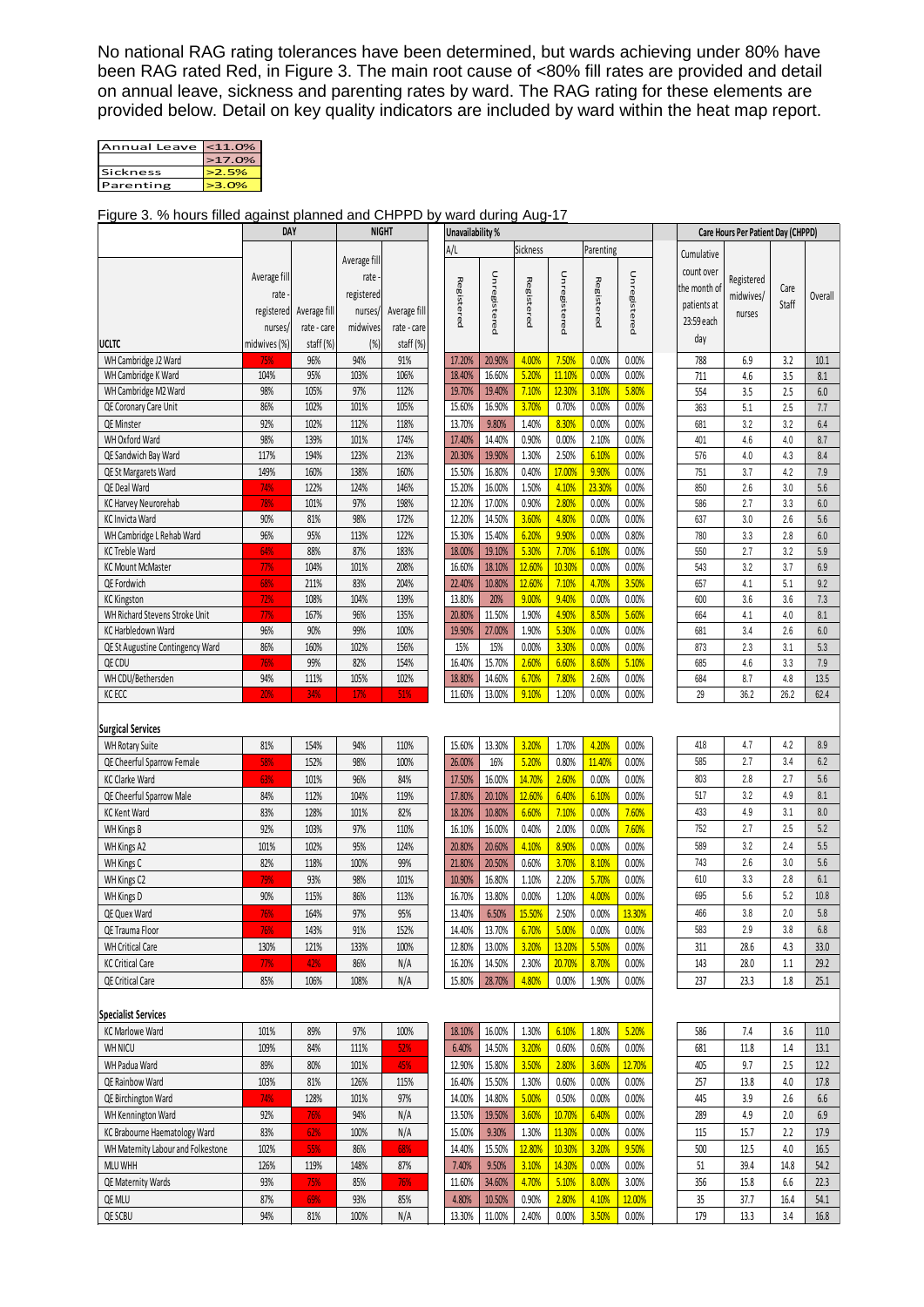Low fill rates are seen:

- In registered nurse shifts on Harvey due to vacancies, on Mount McMaster, Kingston, Quex and the Trauma floor due to high sickness and Deal, QEQM CDU, Kings C2 and K&C critical care due to maternity leave. On Cambridge J, Treble, Fordwich, Cheerful Sparrows Female and Richard Stevens low fill rates are due to a combination of high sickness and maternity leave during a month where annual leave is at the upper tolerance level for most wards. Care Hours Per Patient Day was maintained near or above 6.0 on all these wards using temporary staff except on Deal (5.6) where the low fill rate was due to extremely high maternity leave:
- Other wards (K&C critical care, Kennington, Braeborne, NICU, Padua and Maternity areas) show low fill rates for support worker shifts demonstrating the impact of sickness and parenting leave on % fill where small WTE exist within the ward establishment.

Actions in place include:

- Matrons and non ward-based staff often cover the shifts that are short of staff. This is not reflected in the filled hours as it is not captured on the E-Roster currently;
- The roll out of Safecare is progressing at WHH which will allow the live capture of patient acuity dependency and improved matching of staffing to demand;
- Skill-mix changes are made, such as using a healthcare assistant if a registered nurse is not available. This explains why some fill rates are high for 'Care Staff';
- Recruitment campaigns continue both locally and overseas;
- Addressing retention with wards and teams with support from the HR Business Partners.

# Care Hours Per Patient Day (CHPPD)

CHPPD have also been reported since May-16, to relate actual staffing to patient numbers which are shown in figure 1 and 4 by site, and in figure 3 by ward. CHPPD include registered nurse and care staff hours against the cumulative total of patients on the ward at 23.59 each day during the month. The range is from around 5 hours of care per patient on medical wards to over 25 within critical care areas where one to one care is required. The trend in figure 4 shows some consistency by site and slightly higher CHPPD at QEQM and WHH reflecting the specialty of provision on those sites. CHPPD has been included in the Quality Heatmap, by ward, since Feb-17.



Figure 4. Care Hours Per Patient Day (CHPPD) Mar-17 to Aug-17

Comparative data within the Model Hospital dashboard for May-17, the most recent available, shows EKHUFT average of 8.6 CHPPD against a peer median (based on both spend and clinical output) of 7.8 and a national median of 7.9 (all Acute Trusts, Mental Health Trusts and Community Trusts). Reasons for the variance against the peer value may be linked to the high numbers of patients requiring Specialling within our wards.

CHPPD has fallen slightly at QEQM and WHH but more markedly at K&C against little change in activity and use of contingency beds, shown in figure 5, and this is reflected in the reduction seen this month in %fill against budgeted establishments.